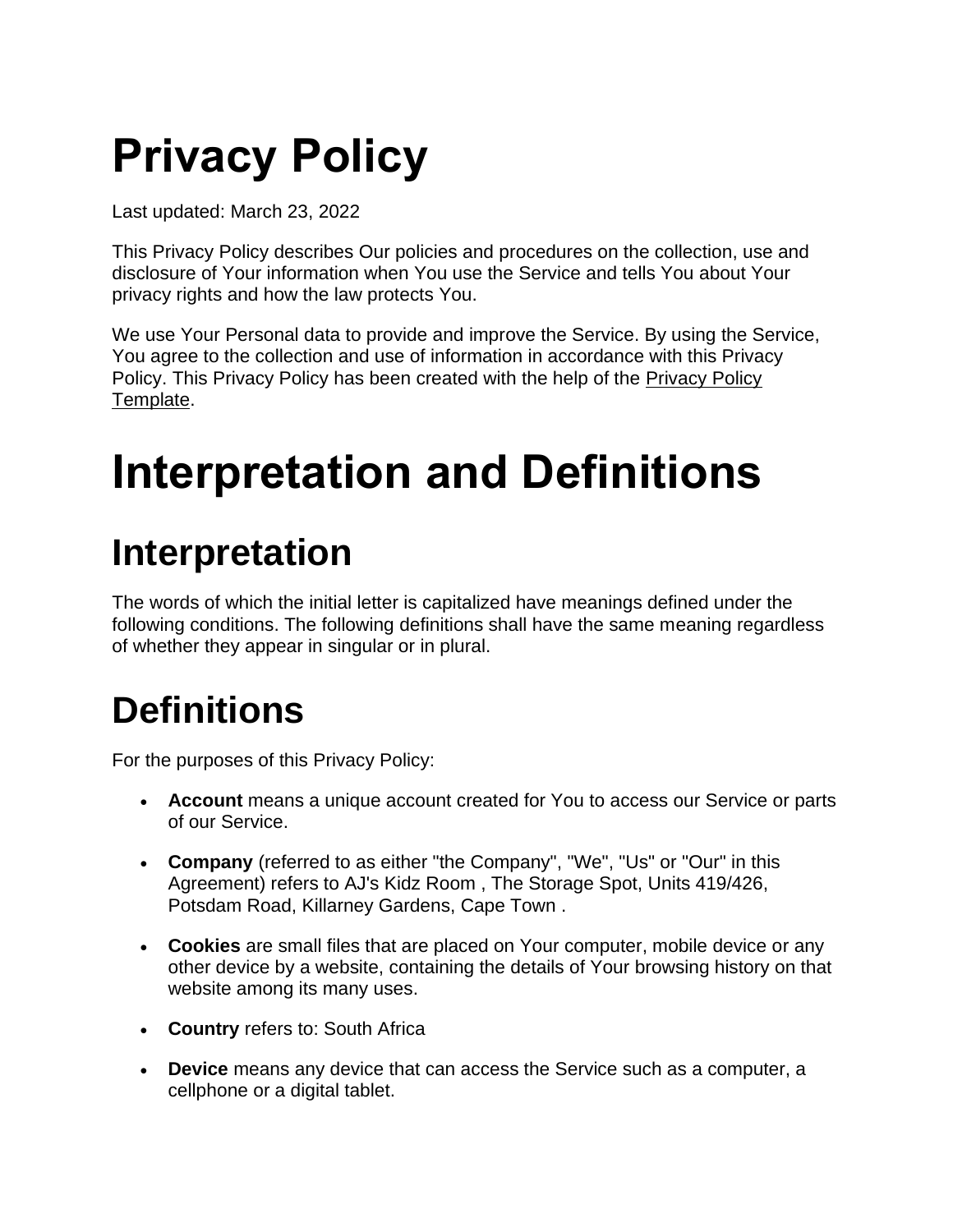- **Personal Data** is any information that relates to an identified or identifiable individual.
- **Service** refers to the Website.
- **Service Provider** means any natural or legal person who processes the data on behalf of the Company. It refers to third-party companies or individuals employed by the Company to facilitate the Service, to provide the Service on behalf of the Company, to perform services related to the Service or to assist the Company in analyzing how the Service is used.
- **Third-party Social Media Service** refers to any website or any social network website through which a User can log in or create an account to use the Service.
- **Usage Data** refers to data collected automatically, either generated by the use of the Service or from the Service infrastructure itself (for example, the duration of a page visit).
- **Website** refers to AJ's Kidz Room, accessible from [https://ajskidzroom.co.za](https://ajskidzroom.co.za/)
- **You** means the individual accessing or using the Service, or the company, or other legal entity on behalf of which such individual is accessing or using the Service, as applicable.

# **Collecting and Using Your Personal Data**

## **Types of Data Collected**

### **Personal Data**

While using Our Service, We may ask You to provide Us with certain personally identifiable information that can be used to contact or identify You. Personally identifiable information may include, but is not limited to:

- Email address
- First name and last name
- Phone number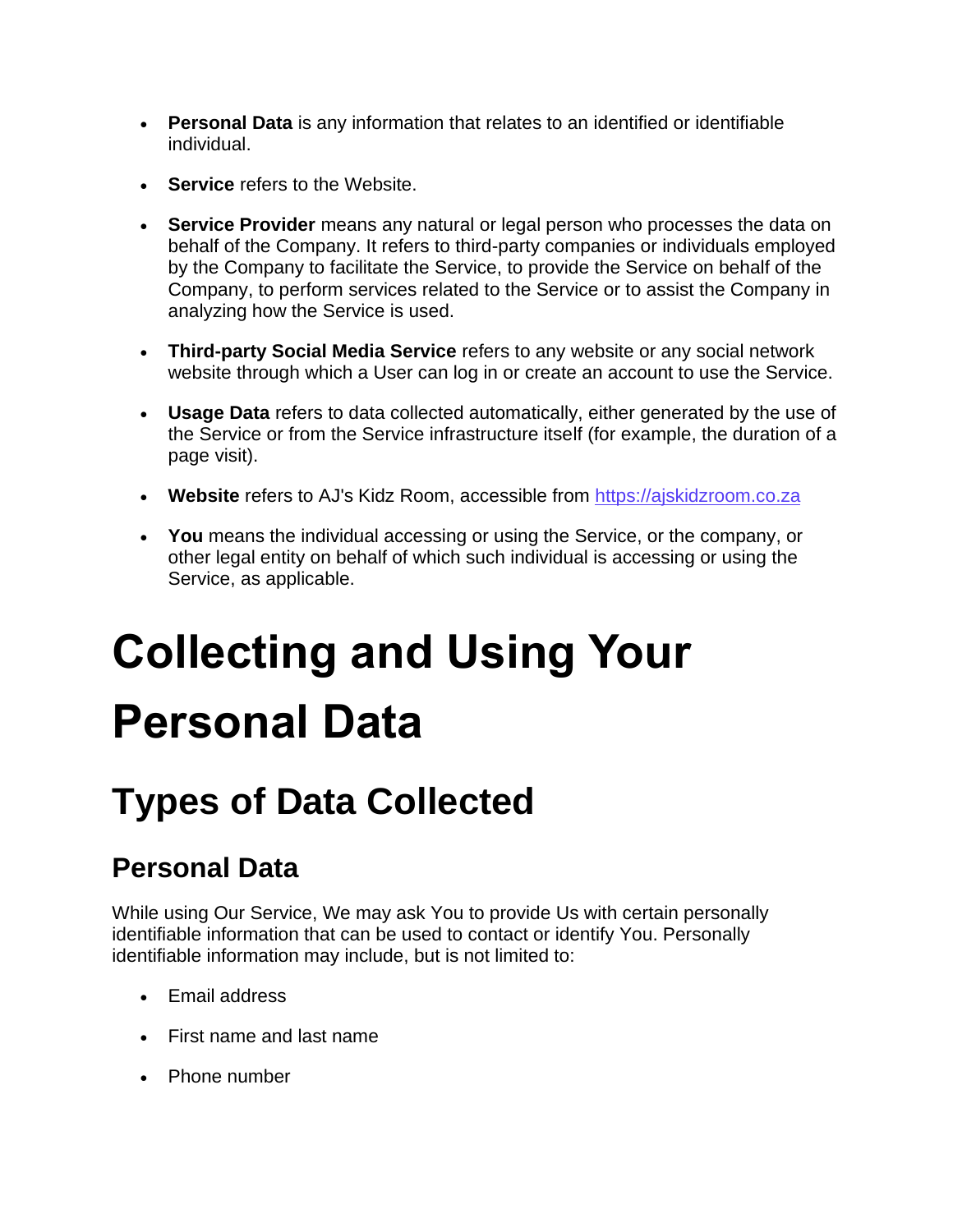• Usage Data

### **Usage Data**

Usage Data is collected automatically when using the Service.

Usage Data may include information such as Your Device's Internet Protocol address (e.g. IP address), browser type, browser version, the pages of our Service that You visit, the time and date of Your visit, the time spent on those pages, unique device identifiers and other diagnostic data.

When You access the Service by or through a mobile device, We may collect certain information automatically, including, but not limited to, the type of mobile device You use, Your mobile device unique ID, the IP address of Your mobile device, Your mobile operating system, the type of mobile Internet browser You use, unique device identifiers and other diagnostic data.

We may also collect information that Your browser sends whenever You visit our Service or when You access the Service by or through a mobile device.

#### **Information from Third-Party Social Media Services**

The Company allows You to create an account and log in to use the Service through the following Third-party Social Media Services:

- Google
- Facebook
- **Twitter**

If You decide to register through or otherwise grant us access to a Third-Party Social Media Service, We may collect Personal data that is already associated with Your Third-Party Social Media Service's account, such as Your name, Your email address, Your activities or Your contact list associated with that account.

You may also have the option of sharing additional information with the Company through Your Third-Party Social Media Service's account. If You choose to provide such information and Personal Data, during registration or otherwise, You are giving the Company permission to use, share, and store it in a manner consistent with this Privacy Policy.

### **Tracking Technologies and Cookies**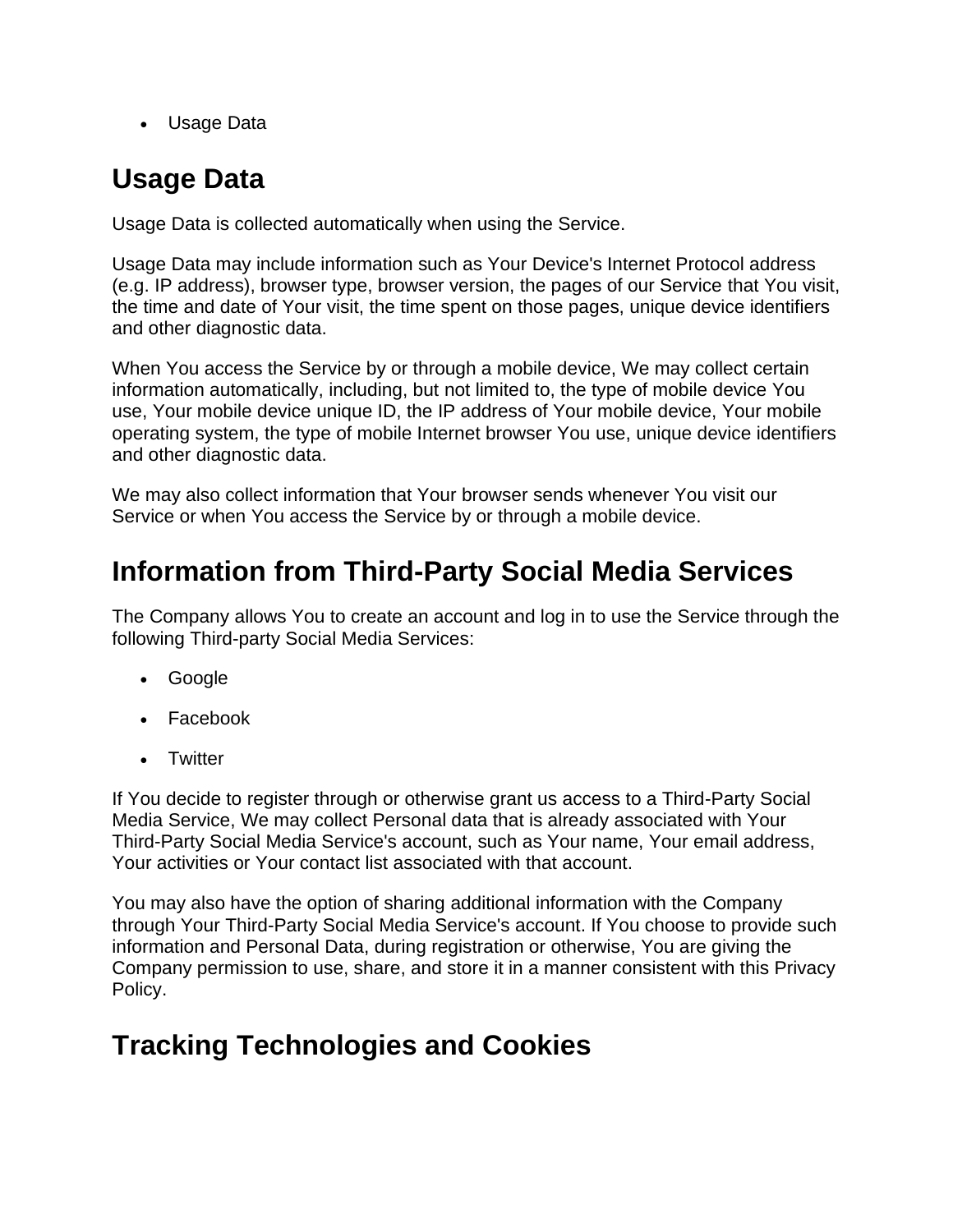We use Cookies and similar tracking technologies to track the activity on Our Service and store certain information. Tracking technologies used are beacons, tags, and scripts to collect and track information and to improve and analyze Our Service. The technologies We use may include:

- **Cookies or Browser Cookies.** A cookie is a small file placed on Your Device. You can instruct Your browser to refuse all Cookies or to indicate when a Cookie is being sent. However, if You do not accept Cookies, You may not be able to use some parts of our Service. Unless you have adjusted Your browser setting so that it will refuse Cookies, our Service may use Cookies.
- **Flash Cookies.** Certain features of our Service may use local stored objects (or Flash Cookies) to collect and store information about Your preferences or Your activity on our Service. Flash Cookies are not managed by the same browser settings as those used for Browser Cookies. For more information on how You can delete Flash Cookies, please read "Where can I change the settings for disabling, or deleting local shared objects?" available at [https://helpx.adobe.com/flash-player/kb/disable-local-shared-objects](https://helpx.adobe.com/flash-player/kb/disable-local-shared-objects-flash.html#main_Where_can_I_change_the_settings_for_disabling__or_deleting_local_shared_objects_)[flash.html#main\\_Where\\_can\\_I\\_change\\_the\\_settings\\_for\\_disabling\\_\\_or\\_deleting](https://helpx.adobe.com/flash-player/kb/disable-local-shared-objects-flash.html#main_Where_can_I_change_the_settings_for_disabling__or_deleting_local_shared_objects_) local shared objects
- **Web Beacons.** Certain sections of our Service and our emails may contain small electronic files known as web beacons (also referred to as clear gifs, pixel tags, and single-pixel gifs) that permit the Company, for example, to count users who have visited those pages or opened an email and for other related website statistics (for example, recording the popularity of a certain section and verifying system and server integrity).

Cookies can be "Persistent" or "Session" Cookies. Persistent Cookies remain on Your personal computer or mobile device when You go offline, while Session Cookies are deleted as soon as You close Your web browser. Learn more about cookies: [Use of](https://www.freeprivacypolicy.com/blog/sample-privacy-policy-template/#Use_Of_Cookies_And_Tracking)  [Cookies by Free Privacy Policy.](https://www.freeprivacypolicy.com/blog/sample-privacy-policy-template/#Use_Of_Cookies_And_Tracking)

We use both Session and Persistent Cookies for the purposes set out below:

#### • **Necessary / Essential Cookies**

Type: Session Cookies

Administered by: Us

Purpose: These Cookies are essential to provide You with services available through the Website and to enable You to use some of its features. They help to authenticate users and prevent fraudulent use of user accounts. Without these Cookies, the services that You have asked for cannot be provided, and We only use these Cookies to provide You with those services.

#### • **Cookies Policy / Notice Acceptance Cookies**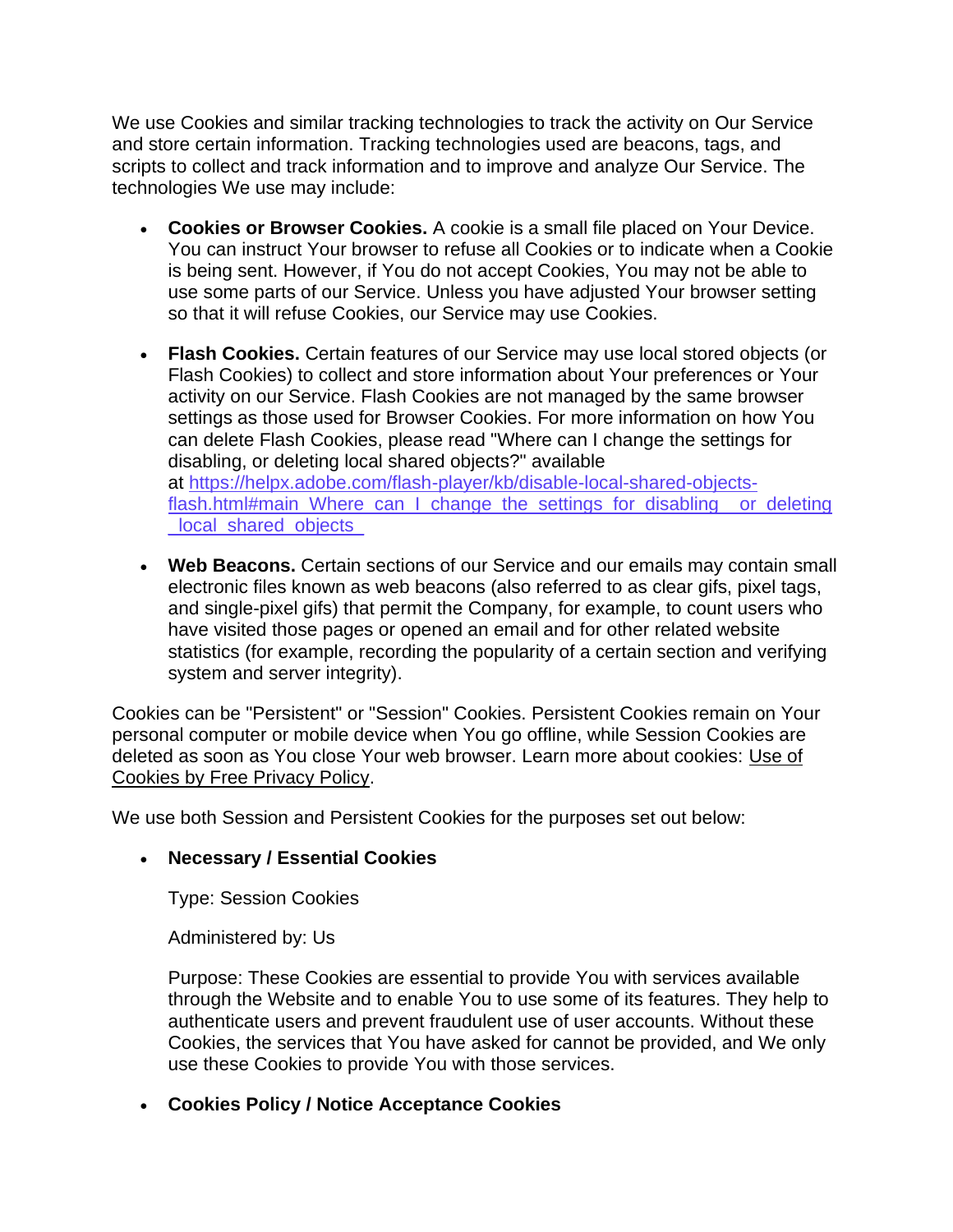Type: Persistent Cookies

Administered by: Us

Purpose: These Cookies identify if users have accepted the use of cookies on the Website.

#### • **Functionality Cookies**

Type: Persistent Cookies

Administered by: Us

Purpose: These Cookies allow us to remember choices You make when You use the Website, such as remembering your login details or language preference. The purpose of these Cookies is to provide You with a more personal experience and to avoid You having to re-enter your preferences every time You use the Website.

For more information about the cookies we use and your choices regarding cookies, please visit our Cookies Policy or the Cookies section of our Privacy Policy.

### **Use of Your Personal Data**

The Company may use Personal Data for the following purposes:

- **To provide and maintain our Service**, including to monitor the usage of our Service.
- **To manage Your Account:** to manage Your registration as a user of the Service. The Personal Data You provide can give You access to different functionalities of the Service that are available to You as a registered user.
- **For the performance of a contract:** the development, compliance and undertaking of the purchase contract for the products, items or services You have purchased or of any other contract with Us through the Service.
- **To contact You:** To contact You by email, telephone calls, SMS, or other equivalent forms of electronic communication, such as a mobile application's push notifications regarding updates or informative communications related to the functionalities, products or contracted services, including the security updates, when necessary or reasonable for their implementation.
- **To provide You** with news, special offers and general information about other goods, services and events which we offer that are similar to those that you have already purchased or enquired about unless You have opted not to receive such information.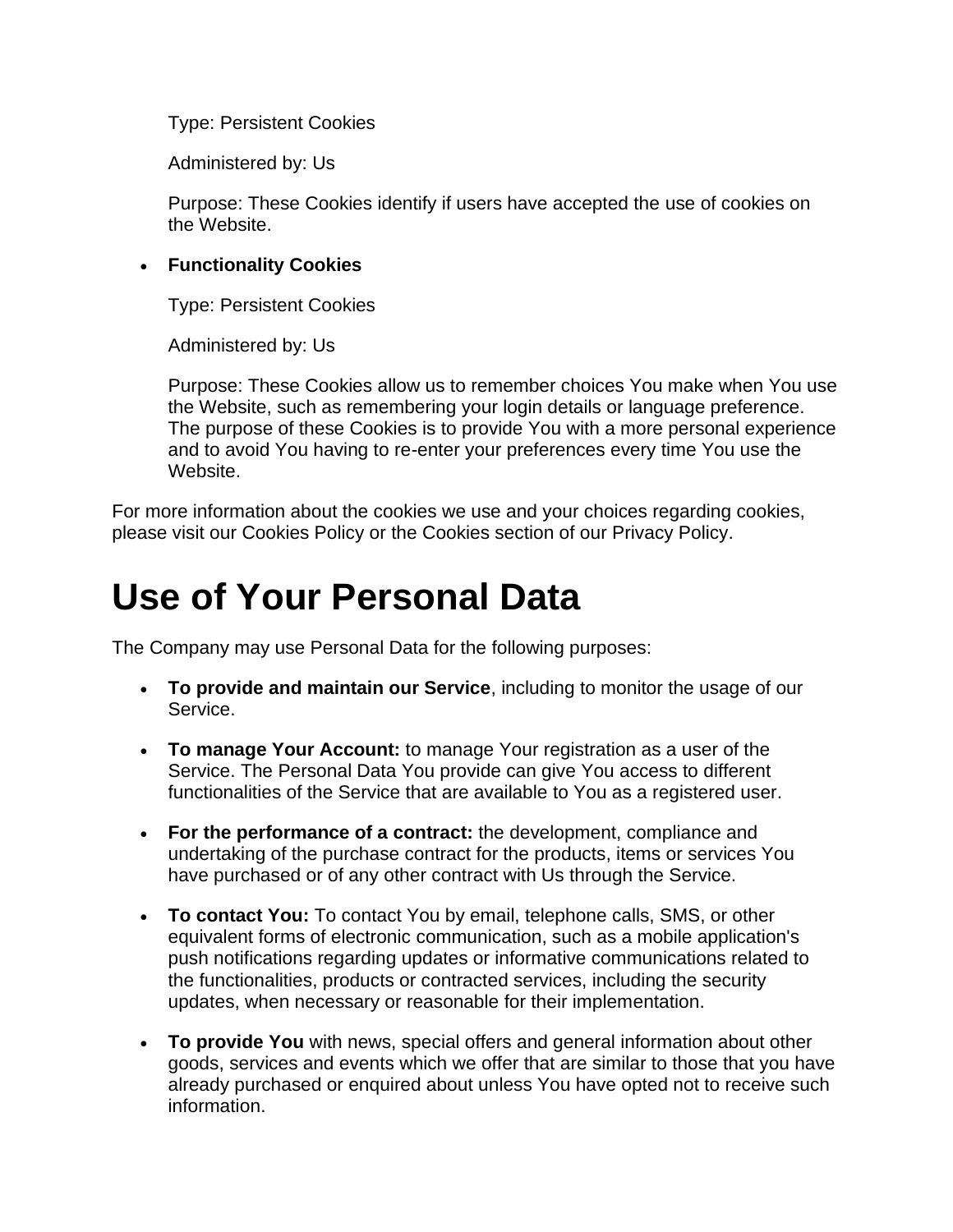- **To manage Your requests:** To attend and manage Your requests to Us.
- **For business transfers:** We may use Your information to evaluate or conduct a merger, divestiture, restructuring, reorganization, dissolution, or other sale or transfer of some or all of Our assets, whether as a going concern or as part of bankruptcy, liquidation, or similar proceeding, in which Personal Data held by Us about our Service users is among the assets transferred.
- **For other purposes**: We may use Your information for other purposes, such as data analysis, identifying usage trends, determining the effectiveness of our promotional campaigns and to evaluate and improve our Service, products, services, marketing and your experience.

We may share Your personal information in the following situations:

- **With Service Providers:** We may share Your personal information with Service Providers to monitor and analyze the use of our Service, to contact You.
- **For business transfers:** We may share or transfer Your personal information in connection with, or during negotiations of, any merger, sale of Company assets, financing, or acquisition of all or a portion of Our business to another company.
- **With Affiliates:** We may share Your information with Our affiliates, in which case we will require those affiliates to honor this Privacy Policy. Affiliates include Our parent company and any other subsidiaries, joint venture partners or other companies that We control or that are under common control with Us.
- **With business partners:** We may share Your information with Our business partners to offer You certain products, services or promotions.
- **With other users:** when You share personal information or otherwise interact in the public areas with other users, such information may be viewed by all users and may be publicly distributed outside. If You interact with other users or register through a Third-Party Social Media Service, Your contacts on the Third-Party Social Media Service may see Your name, profile, pictures and description of Your activity. Similarly, other users will be able to view descriptions of Your activity, communicate with You and view Your profile.
- **With Your consent**: We may disclose Your personal information for any other purpose with Your consent.

## **Retention of Your Personal Data**

The Company will retain Your Personal Data only for as long as is necessary for the purposes set out in this Privacy Policy. We will retain and use Your Personal Data to the extent necessary to comply with our legal obligations (for example, if we are required to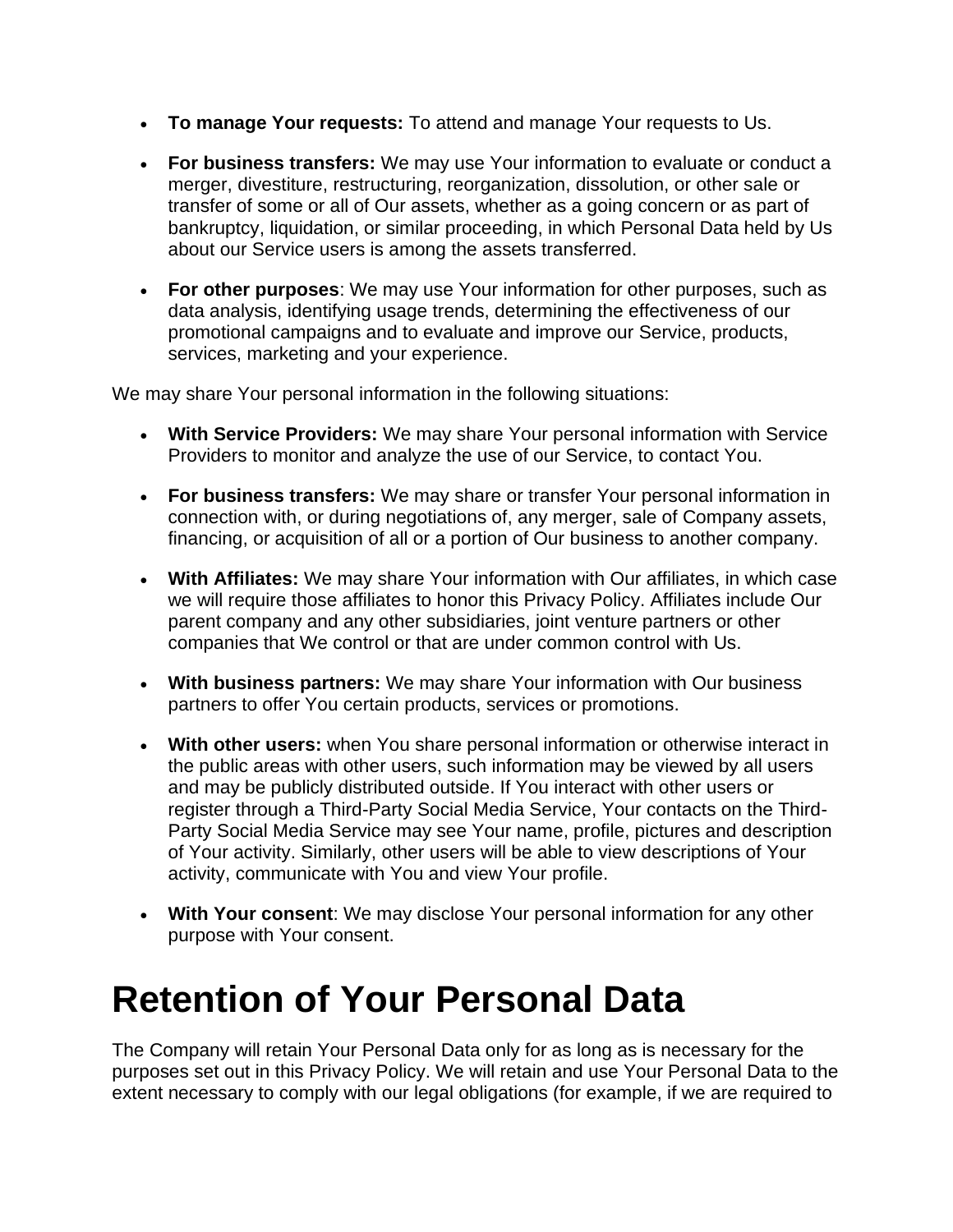retain your data to comply with applicable laws), resolve disputes, and enforce our legal agreements and policies.

The Company will also retain Usage Data for internal analysis purposes. Usage Data is generally retained for a shorter period of time, except when this data is used to strengthen the security or to improve the functionality of Our Service, or We are legally obligated to retain this data for longer time periods.

## **Transfer of Your Personal Data**

Your information, including Personal Data, is processed at the Company's operating offices and in any other places where the parties involved in the processing are located. It means that this information may be transferred to — and maintained on — computers located outside of Your state, province, country or other governmental jurisdiction where the data protection laws may differ than those from Your jurisdiction.

Your consent to this Privacy Policy followed by Your submission of such information represents Your agreement to that transfer.

The Company will take all steps reasonably necessary to ensure that Your data is treated securely and in accordance with this Privacy Policy and no transfer of Your Personal Data will take place to an organization or a country unless there are adequate controls in place including the security of Your data and other personal information.

## **Disclosure of Your Personal Data**

#### **Business Transactions**

If the Company is involved in a merger, acquisition or asset sale, Your Personal Data may be transferred. We will provide notice before Your Personal Data is transferred and becomes subject to a different Privacy Policy.

#### **Law enforcement**

Under certain circumstances, the Company may be required to disclose Your Personal Data if required to do so by law or in response to valid requests by public authorities (e.g. a court or a government agency).

### **Other legal requirements**

The Company may disclose Your Personal Data in the good faith belief that such action is necessary to: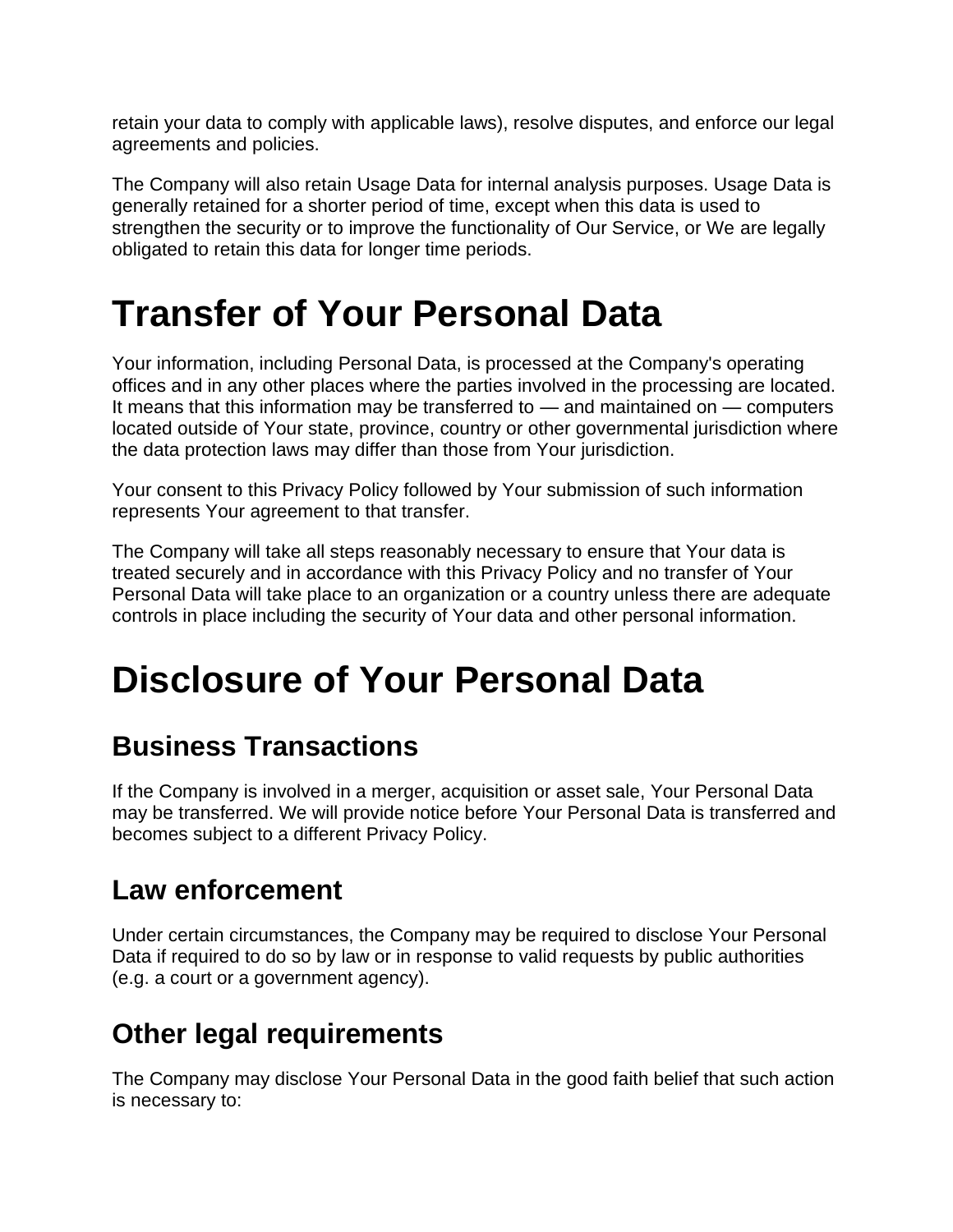- Comply with a legal obligation
- Protect and defend the rights or property of the Company
- Prevent or investigate possible wrongdoing in connection with the Service
- Protect the personal safety of Users of the Service or the public
- Protect against legal liability

## **Security of Your Personal Data**

The security of Your Personal Data is important to Us, but remember that no method of transmission over the Internet, or method of electronic storage is 100% secure. While We strive to use commercially acceptable means to protect Your Personal Data, We cannot guarantee its absolute security.

# **Children's Privacy**

Our Service does not address anyone under the age of 13. We do not knowingly collect personally identifiable information from anyone under the age of 13. If You are a parent or guardian and You are aware that Your child has provided Us with Personal Data, please contact Us. If We become aware that We have collected Personal Data from anyone under the age of 13 without verification of parental consent, We take steps to remove that information from Our servers.

If We need to rely on consent as a legal basis for processing Your information and Your country requires consent from a parent, We may require Your parent's consent before We collect and use that information.

# **Links to Other Websites**

Our Service may contain links to other websites that are not operated by Us. If You click on a third party link, You will be directed to that third party's site. We strongly advise You to review the Privacy Policy of every site You visit.

We have no control over and assume no responsibility for the content, privacy policies or practices of any third party sites or services.

# **Changes to this Privacy Policy**